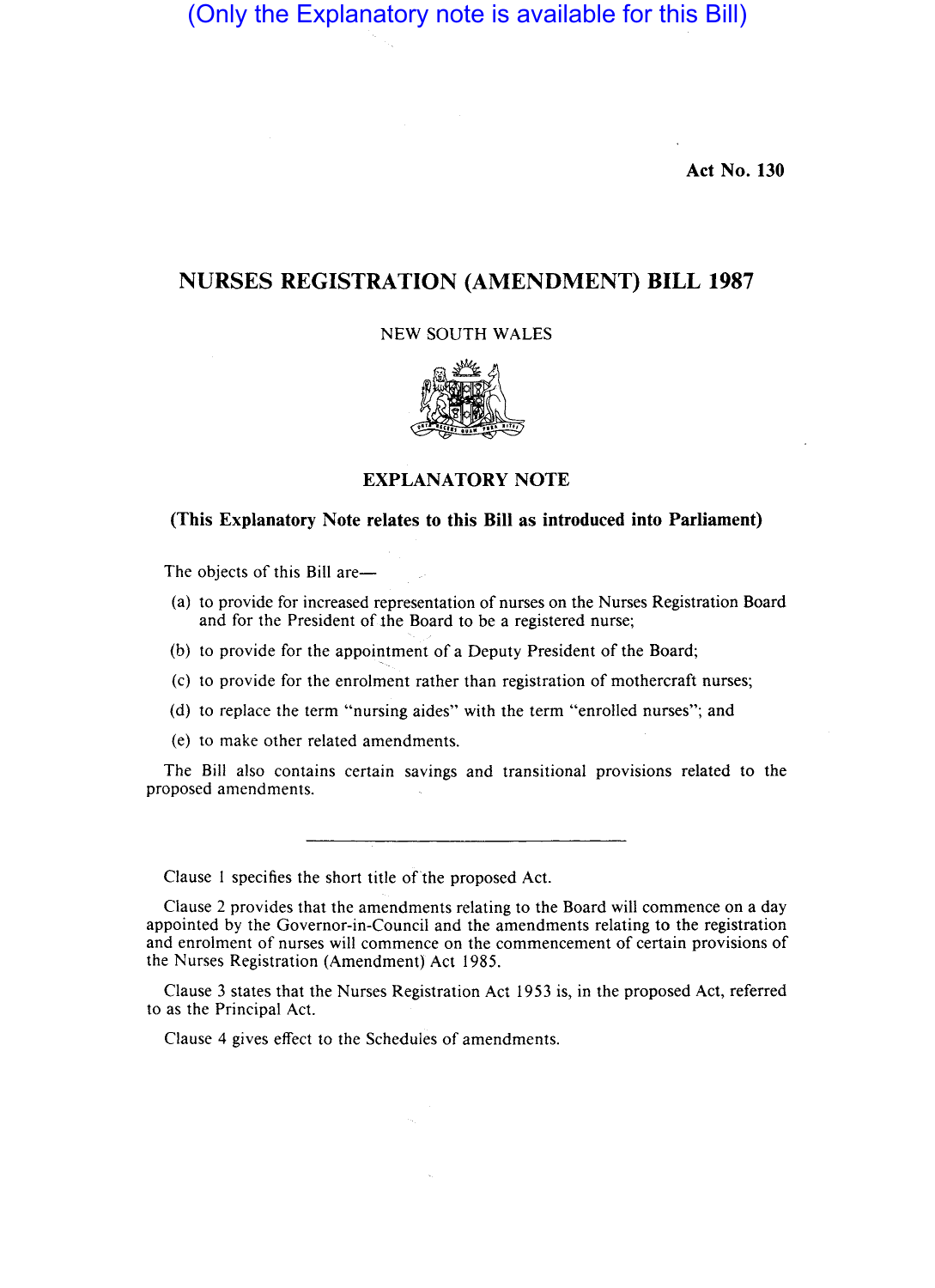Clause 5 gives effect to the Schedule of savings and transitional provisions.

### SCHEDULE 1-AMENDMENTS TO THE PRINCIPAL ACT RELATING TO THE BOARD

Schedule I (I) amends section 3 (Interpretation) of the Principal Act to omit the definition of "Chairman" and substitute for it a definition of "President" and to insert a definition of "Deputy President".

Schedule I (2) substitutes section 5 (Members of the Board) of the Principal Act. Proposed section 5-

- (a) constitutes the Board so that it will consist of 18 members, 13 of whom will be registered or enrolled nurses and 5 of whom will be nominated by the Minister (one of whom will be a barrister or solicitor);
- (b) provides for a member who is a registered nurse to be appointed as President of the Board and for the appointment of a Deputy President of the Board; and
- (c) increases the maximum period for which a member may hold office from  $3$  to  $4$ years.

Schedule I (9) inserts proposed section 18AA (Notice of incapacity) into the Principal Act to require notification to the Board of nurses who become patients under State mental health legislation or protected persons under the Protected Estates Act 1983.

The other provisions of Schedule I contain consequential amendments and minor amendments by way of statute law revision.

#### SCHEDULE 2-AMENDMENTS TO THE PRINCIPAL ACT RELATING TO THE ENROLMENT AND REGISTRATION OF NURSES

Schedule 2 (I) amends section 3 (Interpretation) of the Principal Act to substitute the definition of "Roll".

Schedule 2 (6) repeals section 22 of the Principal Act and replaces it with proposed sections 22-22B:

- Proposed section 22 changes the name of the Roll at present kept under the Principal Act from the "Roll of Nursing Aides" to "Roll of Nurses". Provision is made for the enrolment of nurses of two categories-
	- (a) enrolled nurses, comprised of the group presently known as nursing aides who are already entitled to be enrolled; and
	- (b) enrolled nurses (mothercraft), comprised of mothercraft nurses who are at present entitled to be registered as nurses.
- Proposed section 22A sets out the qualifications for enrolment as an enrolled nurse or enrolled nurse (mothercraft).
- Proposed section 22B applies certain provisions of the Principal Act regarding registered nurses to enrolled nurses and enrolled nurses (mothercraft).

The other provisions of Schedule 2 contain consequential amendments and minor amendments by way of statute law revision.